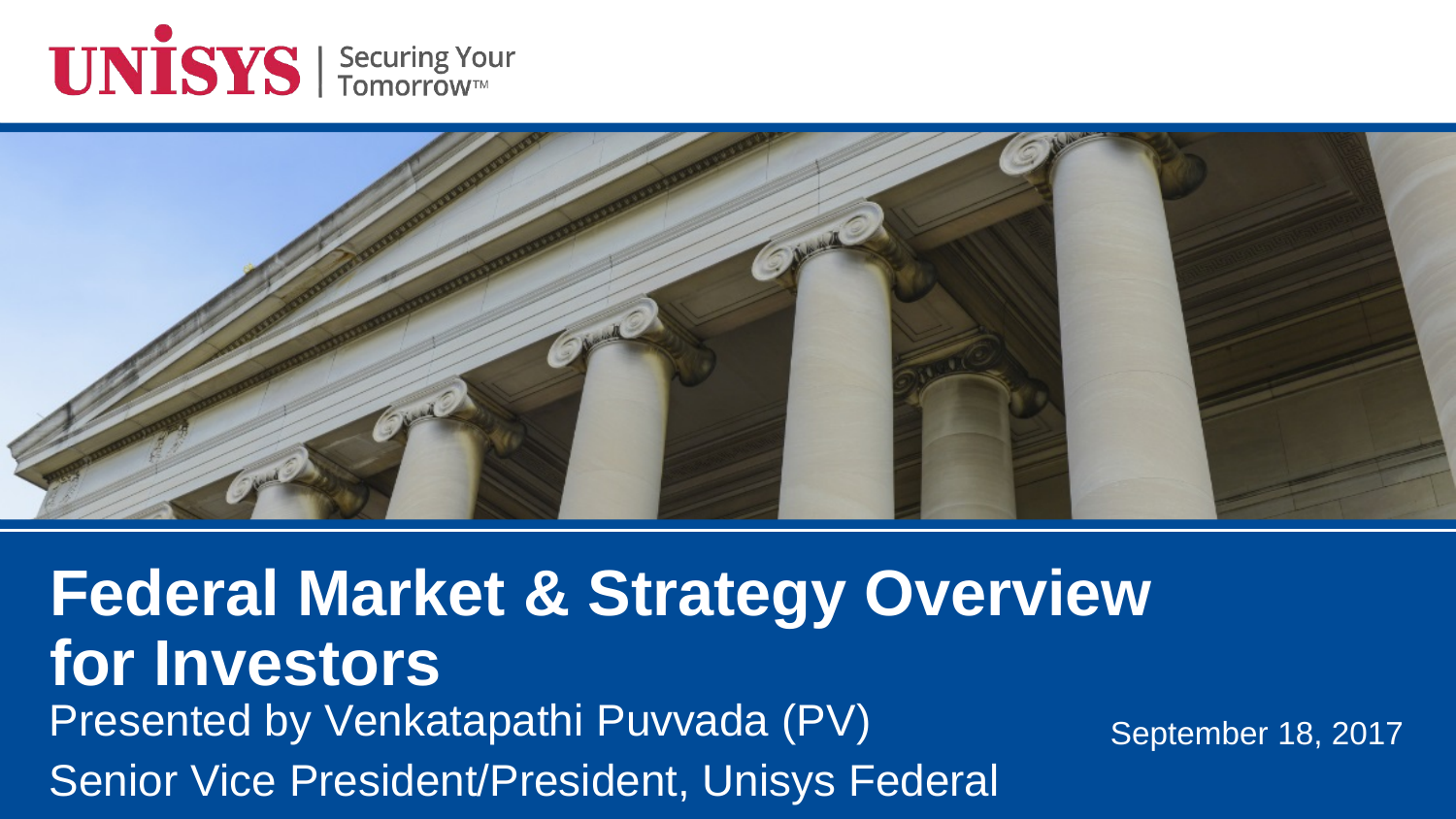### **Disclaimer**

- Statements made by Unisys during today's presentation that are not historical facts, including those regarding future performance, are forward-looking statements under the Private Securities Litigation Reform Act of 1995. These statements are based on current expectations and assumptions and involve risks and uncertainties that could cause actual results to differ from expectations. These risks and uncertainties are discussed in the company's reports filed with the SEC.
- Although appropriate under generally accepted accounting principles (GAAP), the company's results reflect charges that the company believes are not indicative of its ongoing operations and that can make its profitability and liquidity results difficult to compare to prior periods, anticipated future periods, or to its competitors' results. These items consist of pension and cost-reduction and other expense. Management believes each of these items can distort the visibility of trends associated with the company's ongoing performance. Management also believes that the evaluation of the company's financial performance can be enhanced by use of supplemental presentation of its results that exclude the impact of these items in order to enhance consistency and comparativeness with prior or future period results. The following measures are often provided and utilized by the company's management, analysts, and investors to enhance comparability of year-over-year results, as well as to compare results to other companies in our industry: Non-GAAP Operating Profit; Non-GAAP Diluted Earnings per Share; Free Cash Flow and Adjusted Free Cash Flow; EBITDA and Adjusted EBITDA; and Constant Currency.
- From time to time Unisys may provide specific guidance regarding its expected future financial performance. Such guidance is effective only on the date given. Unisys generally will not update, reaffirm or otherwise comment on any prior guidance except as Unisys deems necessary, and then only in a manner that complies with Regulation FD.
- These presentation materials can be accessed on the Unisys Investor website at [www.unisys.com/investor.](http://www.unisys.com/investor) Information in this presentation is as of September 18, 2017, and Unisys undertakes no duty to update this information.

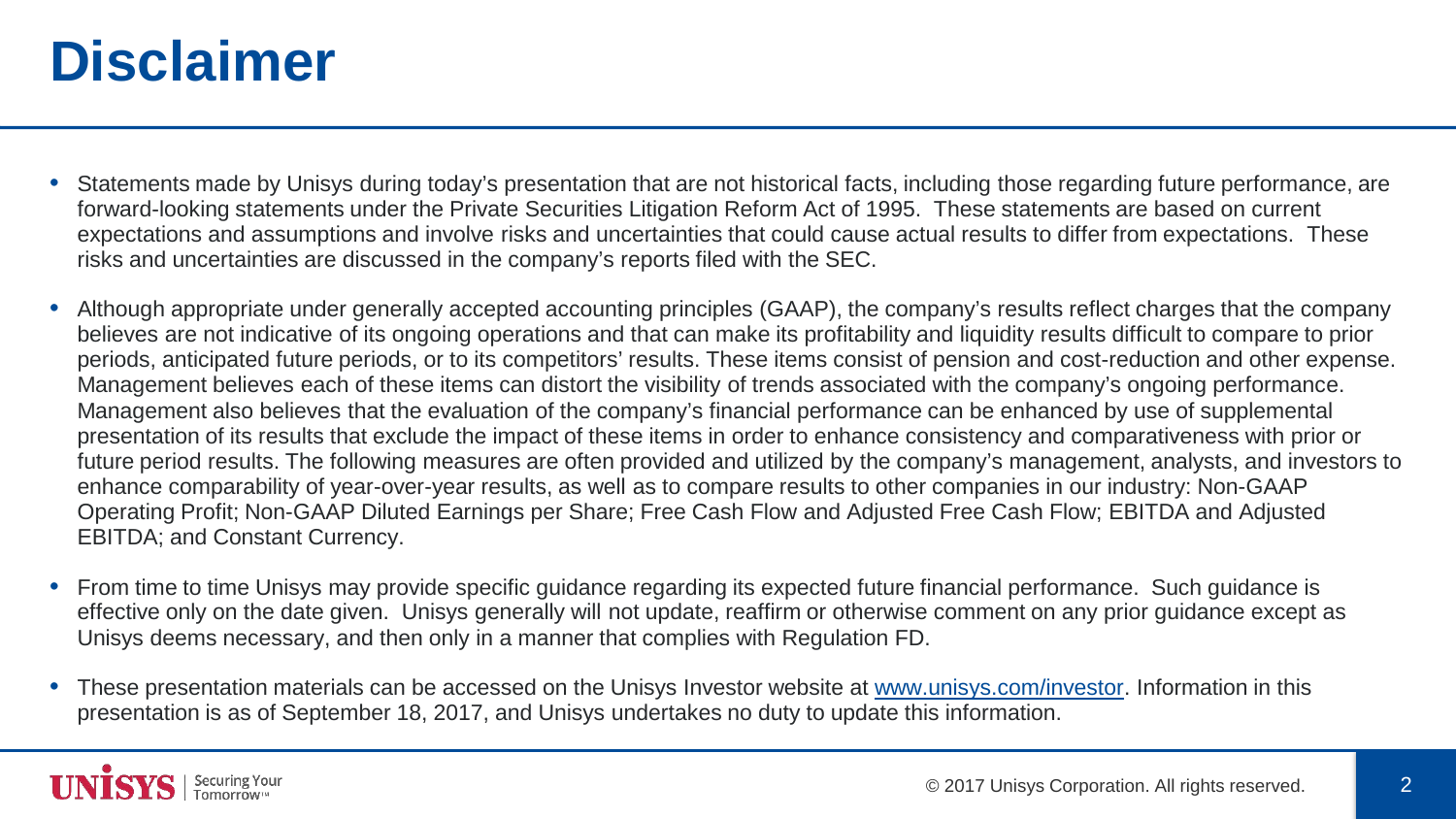#### Agenda **Understanding the Unisys U.S. Federal Sector**

What **drives** the market and buying decisions?

What **solutions** does Unisys offer to meet the market's needs?

Where does Unisys fit in the U.S. Federal market and how does it **differentiate** itself?

How does Unisys make **money** in U.S. Federal?

What are the **opportunities** Unisys sees within the U.S. Federal Sector?

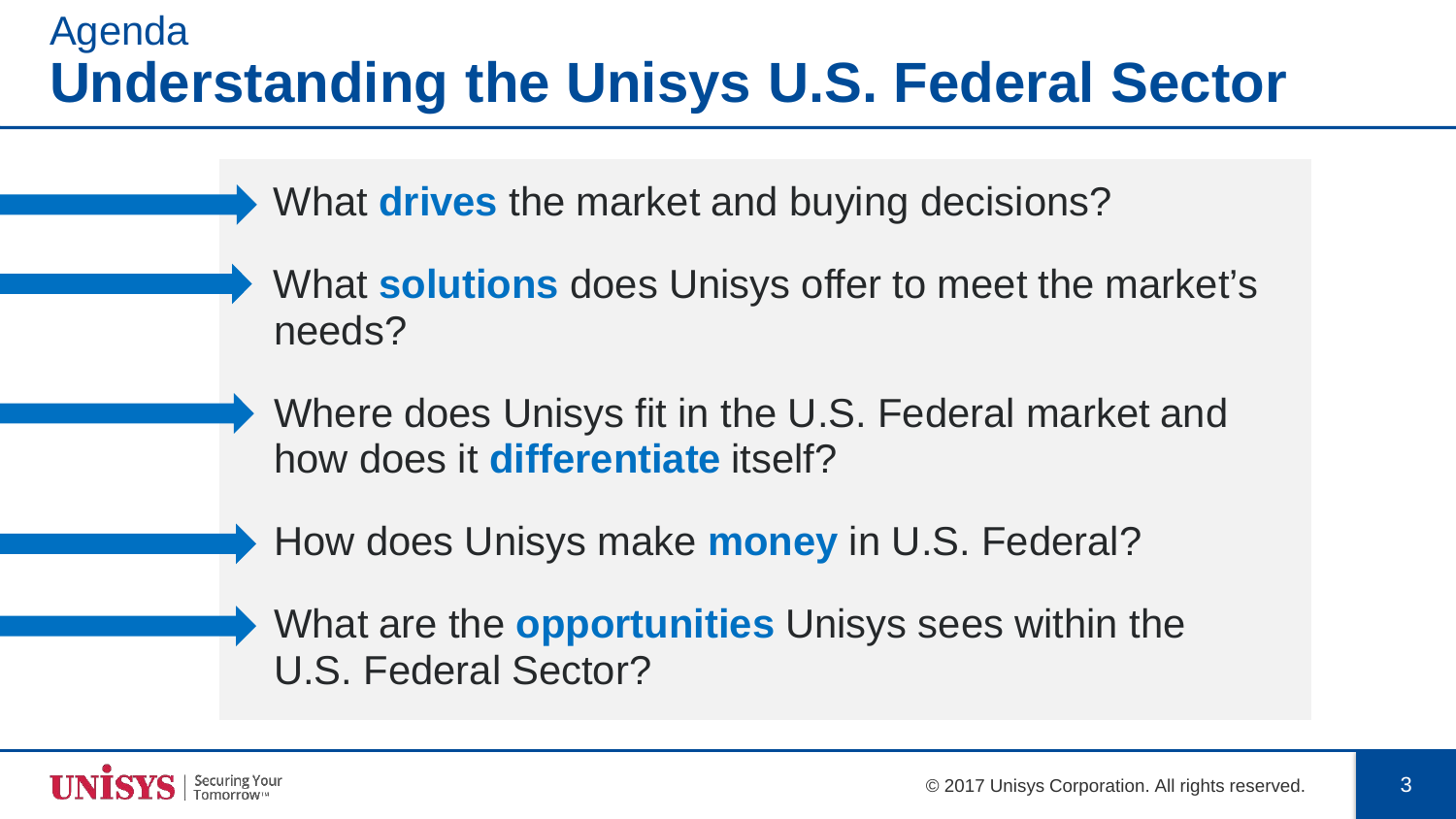# **Unisys U.S. Federal Overview**

#### **Industry Leader**

As recognized in IDC MarketScape Government SI category\*

**Long-Term Client Relationships**

90 clients across the government, many decades-long relationships; world class client satisfaction

**Well-Positioned for Market Trends**

Key areas of focus and top clients aligned with budget priorities

**Highly-Skilled Resources** Deep expertise in Application & Infrastructure Modernization, Cloud Migration, Digital Enablement and Data Analytics

**Solid Financial Performance** 3% '13 -'16 organic revenue CAGR in a declining market

#### **First portion of Unisys to "Verticalize"**

- Has operated in vertical structure for **8 years**
- Recent revenue and margin trends indicate successful model
- Using lessons learned to help with company-wide vertical strategy



#### **Mission partner and award-winning innovator**



IDC MarketScape: U.S. Systems Integrators Serving the Federal Government 2016 Vendor Assessment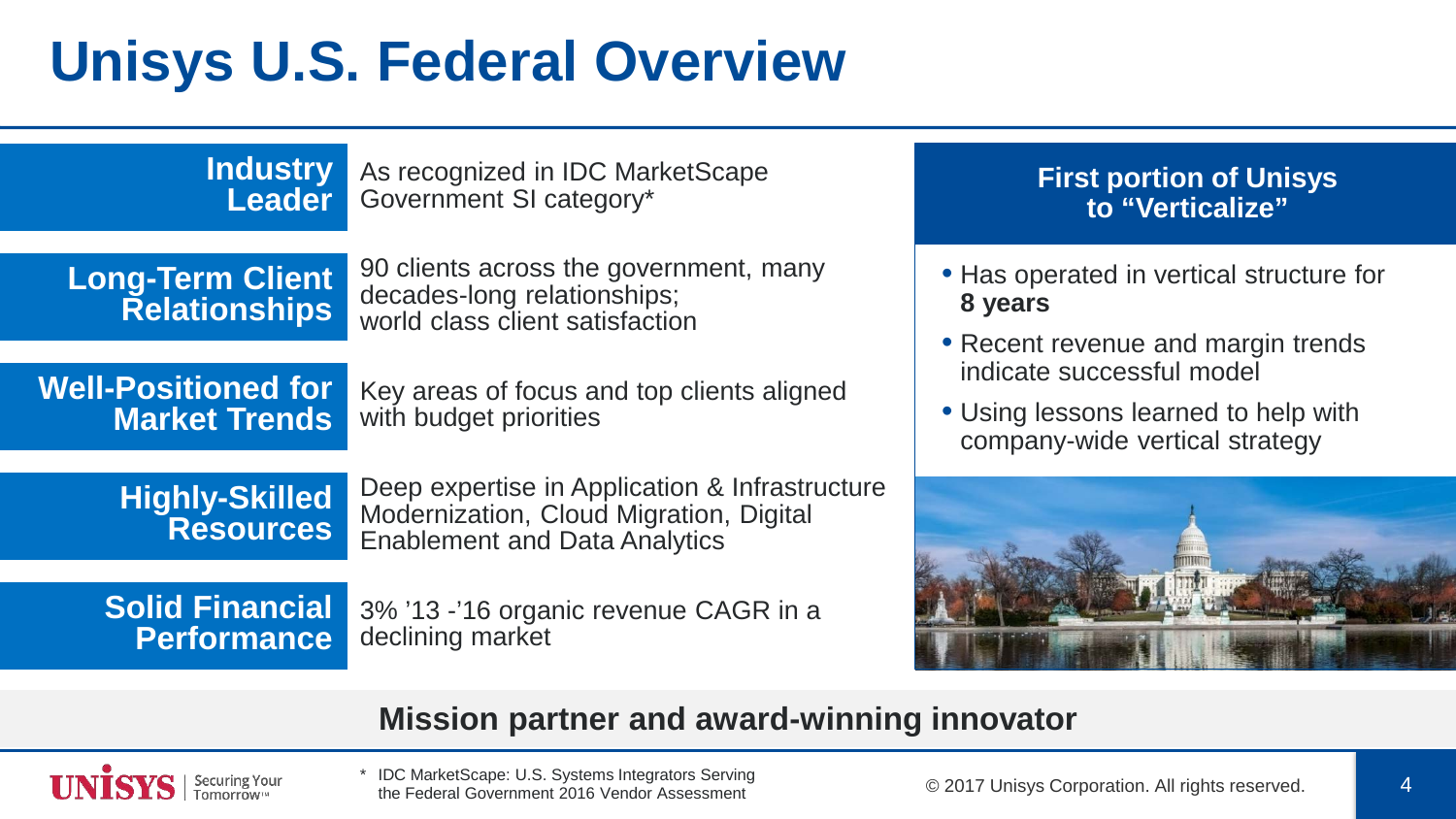## **Key IT Federal Market Drivers**

#### **BUDGET**



FY 2018 IT Budget Request: **\$95.7B**

FY 2017 vs. 2018 IT Budget Request: **1.7% Growth**



**POLICY TECHNOLOGY**



IT Modernization Report Modernization of Govt Technology Act Federal IT Acquisition Reform Act (FITARA) Agency Reorganization American Technology Council Office of American Innovation Cybersecurity Executive Order National Defense Authorization Act

**Cybersecurity** Trusted Biometric-Based **Identities** Cloud Computing Mobile Computing Data Center Consolidation Big Data Analytics Agile/DevOps Digital Government AI/Machine Learning Internet of Things (IoT)

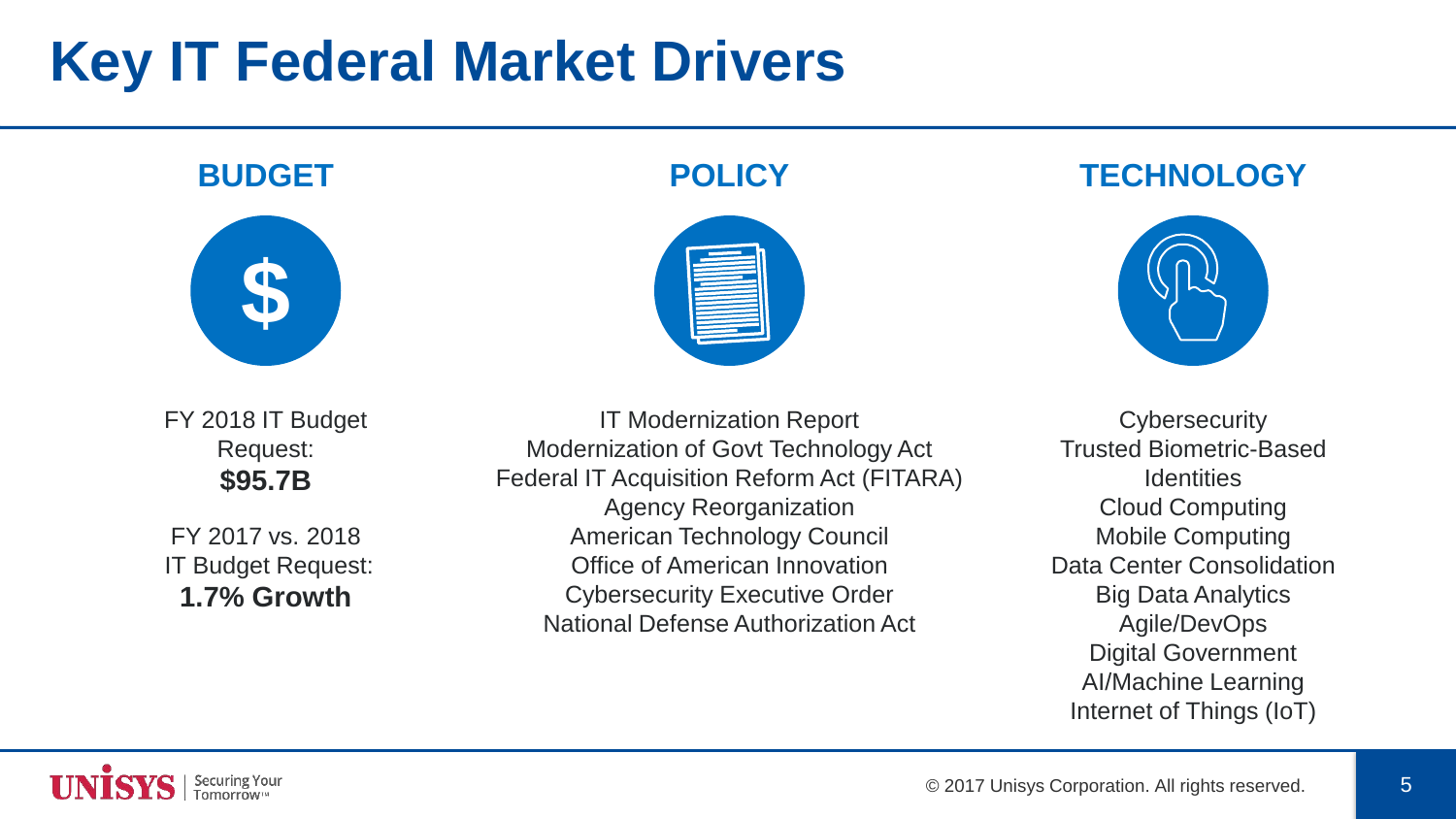# **Customer Needs**

#### **Current Customer Needs**

- Migration of Infrastructure and Applications to Secure Cloud
- Application Modernization / DevOps
- Advanced and Predictive Analytics
- **Cybersecurity**
- IT Infrastructure/Network Consolidation/Data Center Optimization
- Cost savings from Operations & Maintenance to fund Modernization programs

#### **Future Customer Needs (3+ Years)**

- Securing Internet of Things (IoT) with data management
- Software-Defined Infrastructure and Security
- Artificial Intelligence
	- Data Insights Machine, Deep and Cognitive Learning
- Identity Intelligence Biometrics and trusted tools

- **Implications for Strategy**
- Government priorities aligned to Unisys capabilities & areas of strength
- Go To Market and Targeted growth agency prioritized with deal pipeline activities
- Investments to enhance capabilities and future needs

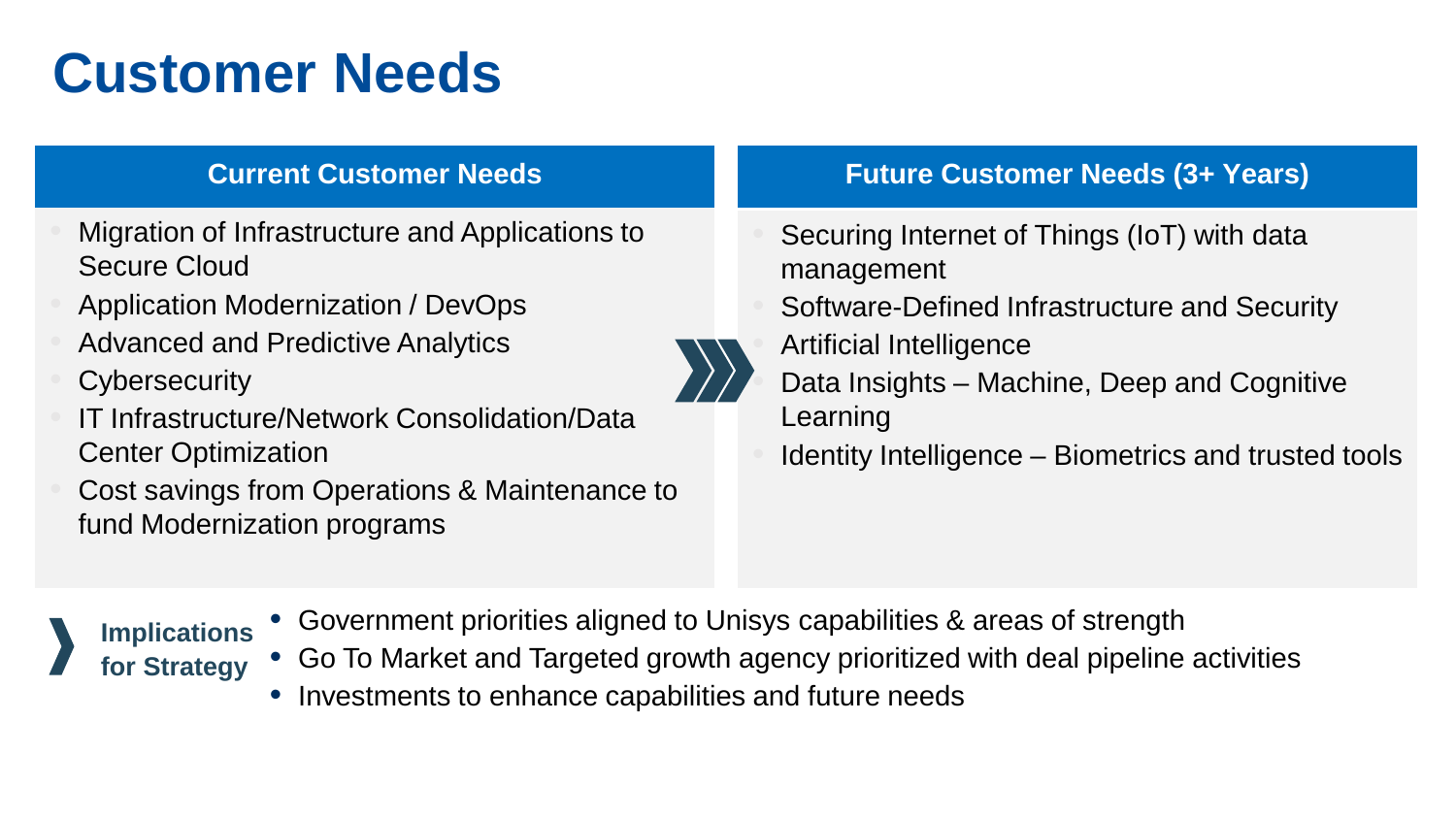# **Unisys Solutions and Products in U.S. Federal**

|                                                          | <b>Government</b>                                                                                                                                                                                                               | <b>Commercial</b>                                                                                                                    | <b>Financial Services</b>                                                                                                                                     |
|----------------------------------------------------------|---------------------------------------------------------------------------------------------------------------------------------------------------------------------------------------------------------------------------------|--------------------------------------------------------------------------------------------------------------------------------------|---------------------------------------------------------------------------------------------------------------------------------------------------------------|
| <b>Industry</b><br><b>Application</b><br><b>Products</b> | • Digital Investigator <sup>TM</sup><br>• LineSight <sup>®</sup>                                                                                                                                                                | • AirCore®<br>• Digistics <sup>TM</sup><br>● ActiveInsights <sup>™</sup> PharmaTrack                                                 | ● Elevate <sup>™</sup> (incl. Transaction Manager<br>and Appointment Manager)<br>● Core Banking CSF, SFB, URBISTM<br>● Mortgage Processing UFSS <sup>TM</sup> |
| <b>Industry</b><br><b>Solutions</b>                      | • Justice, Law Enforcement<br>and Border Security<br>• Social Services<br>$-$ FamilyNow <sup>TM</sup><br>$-$ ENFORCETM<br>• Digital Government<br>• Homeland Security<br><b>Defense and Intelligence</b><br>• Civilian Agencies | • Travel & Transportation<br>• Life Sciences & Healthcare<br>- ActiveInsights <sup>™</sup> MedDevice<br>• Communications<br>• Retail | • Commercial & Retail Banking<br>• Mortgage                                                                                                                   |
| <b>Horizontal</b><br><b>Services</b>                     | • Digital Transformation Services<br>• Digital Workplace Services<br>• Advanced Analytics Services<br>• ClearPath Forward™ Services • Stealth Product Services<br>• Application Transformation Services<br>• Security Services  |                                                                                                                                      |                                                                                                                                                               |
| <b>Horizontal</b><br><b>IT Products</b>                  | ● ClearPath Forward™                                                                                                                                                                                                            | • Unisys Stealth <sup>®</sup> Family                                                                                                 | • Infolmage <sup>®</sup>                                                                                                                                      |

Securing Your Tomorrown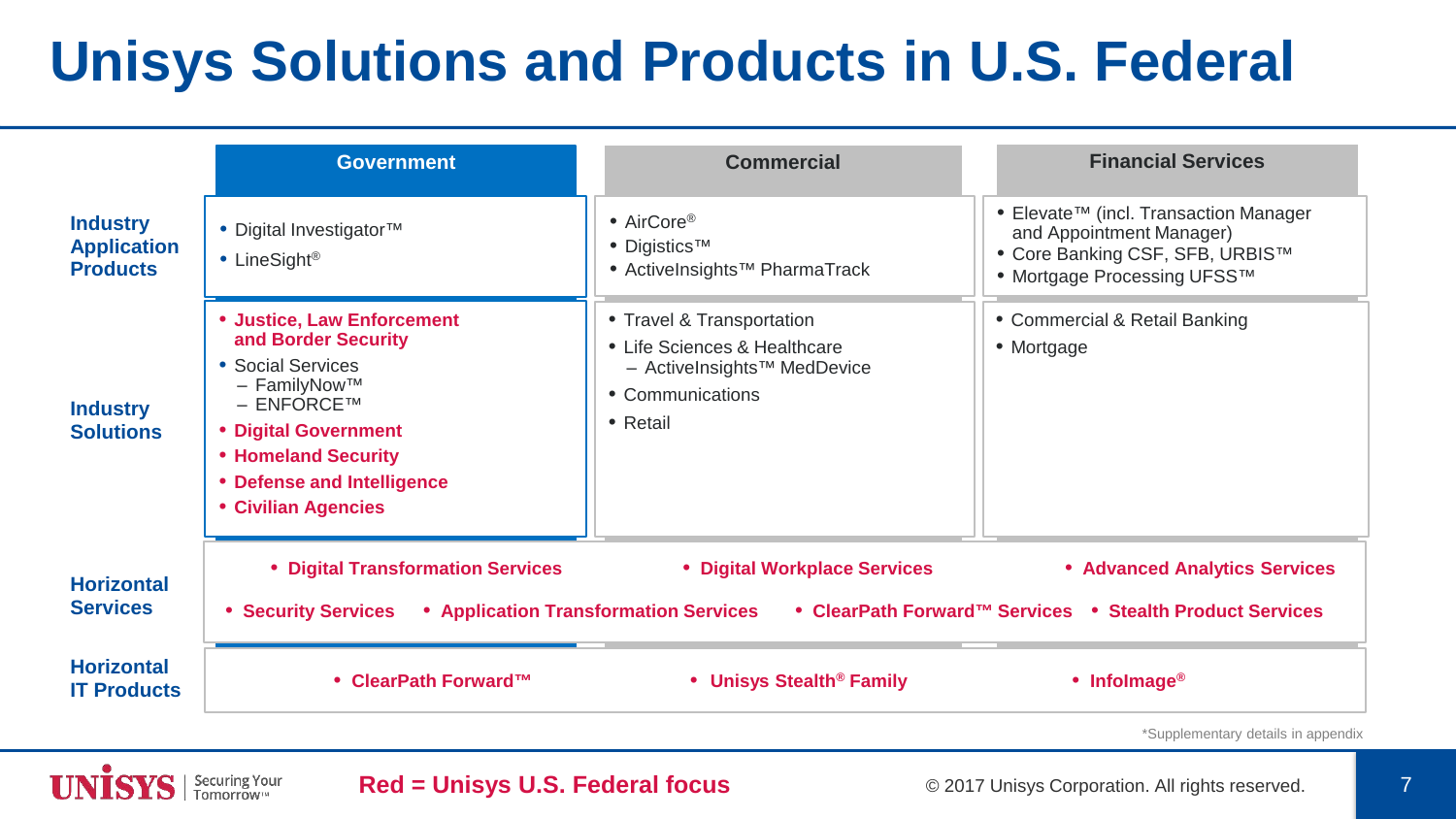## **Delivering Innovative Solutions**



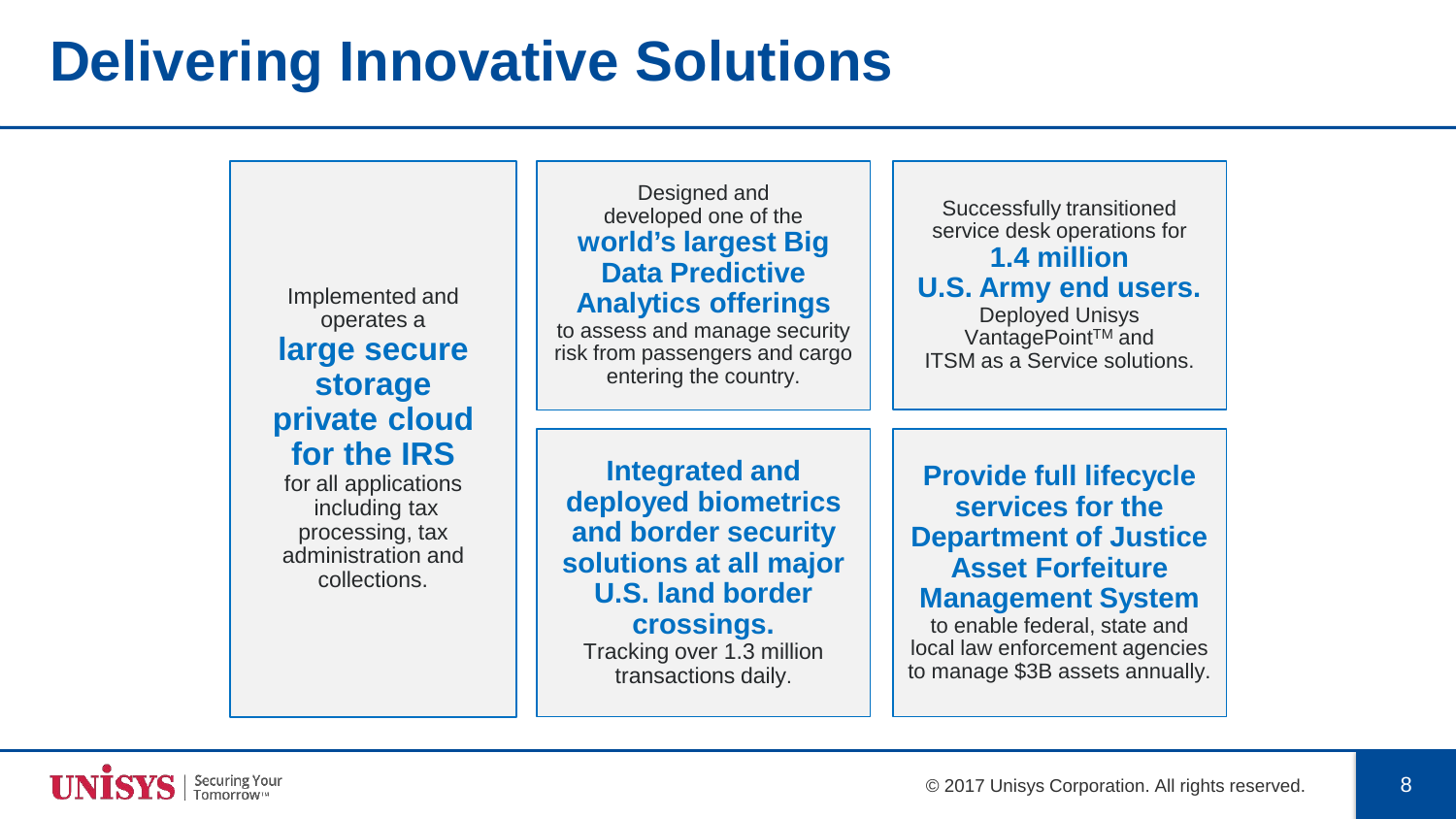### Success Story **U.S. Customs and Border Protection**

- Established, designed & implemented a portfolio of high end application systems to screen passengers and cargo entering the United States.
- Advanced data analytics targeting system built to assess inbound traffic
	- One of the **largest big data analytics platforms in the Government**
	- **1.3B** transactions and **60B** queries per day

#### **Key results**

- Protecting the critical by keeping American borders safe
- Keeping the "bad guys" out 24/7 365/year
- More agile & efficient processes
- Multiple complex systems modernized
- Retaining highly-skilled cleared professionals with rapid deployment



U.S. Customs and **Border Protection** 

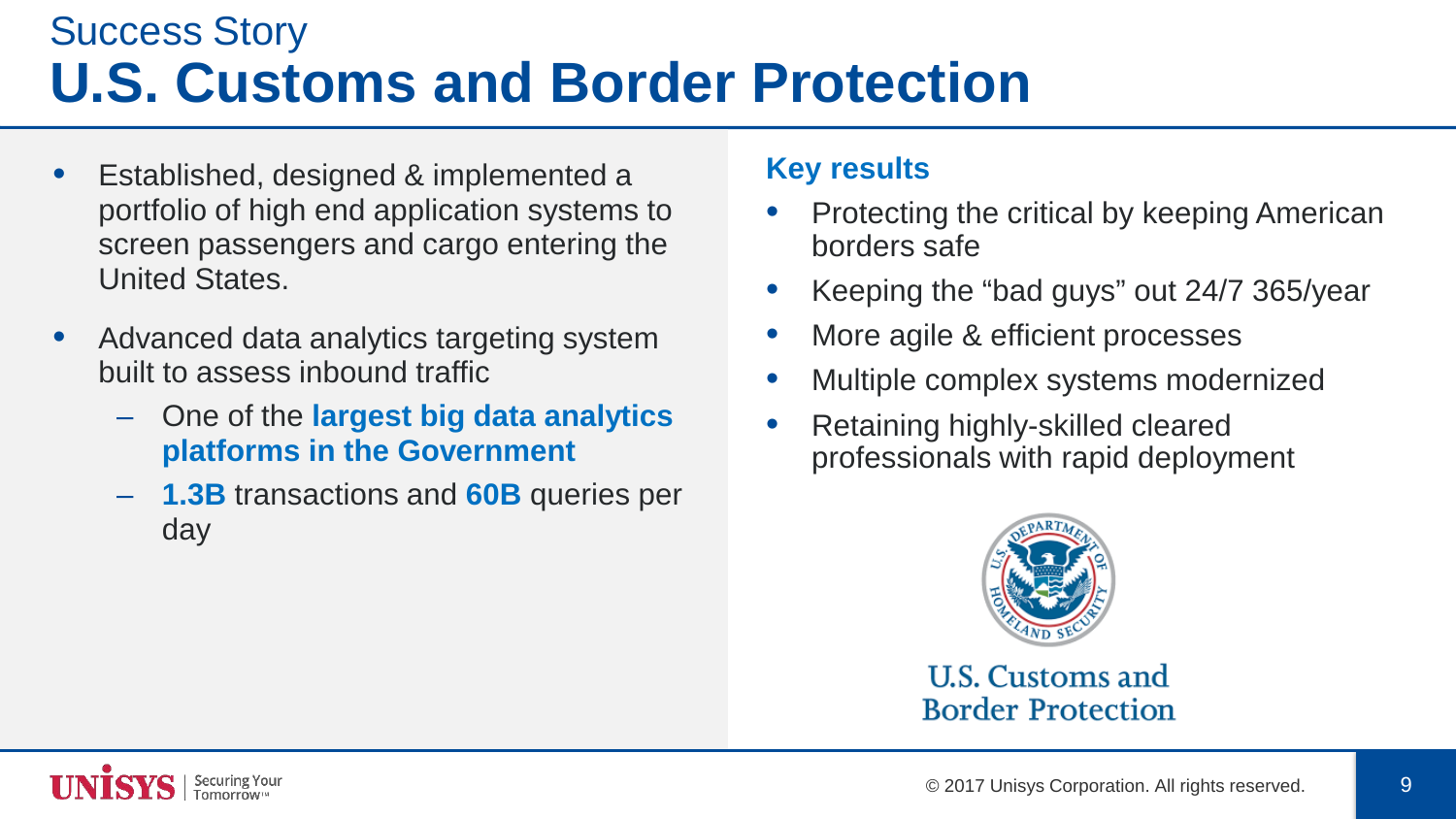## **Long-Term Relationships with Key U.S. Federal Agencies**



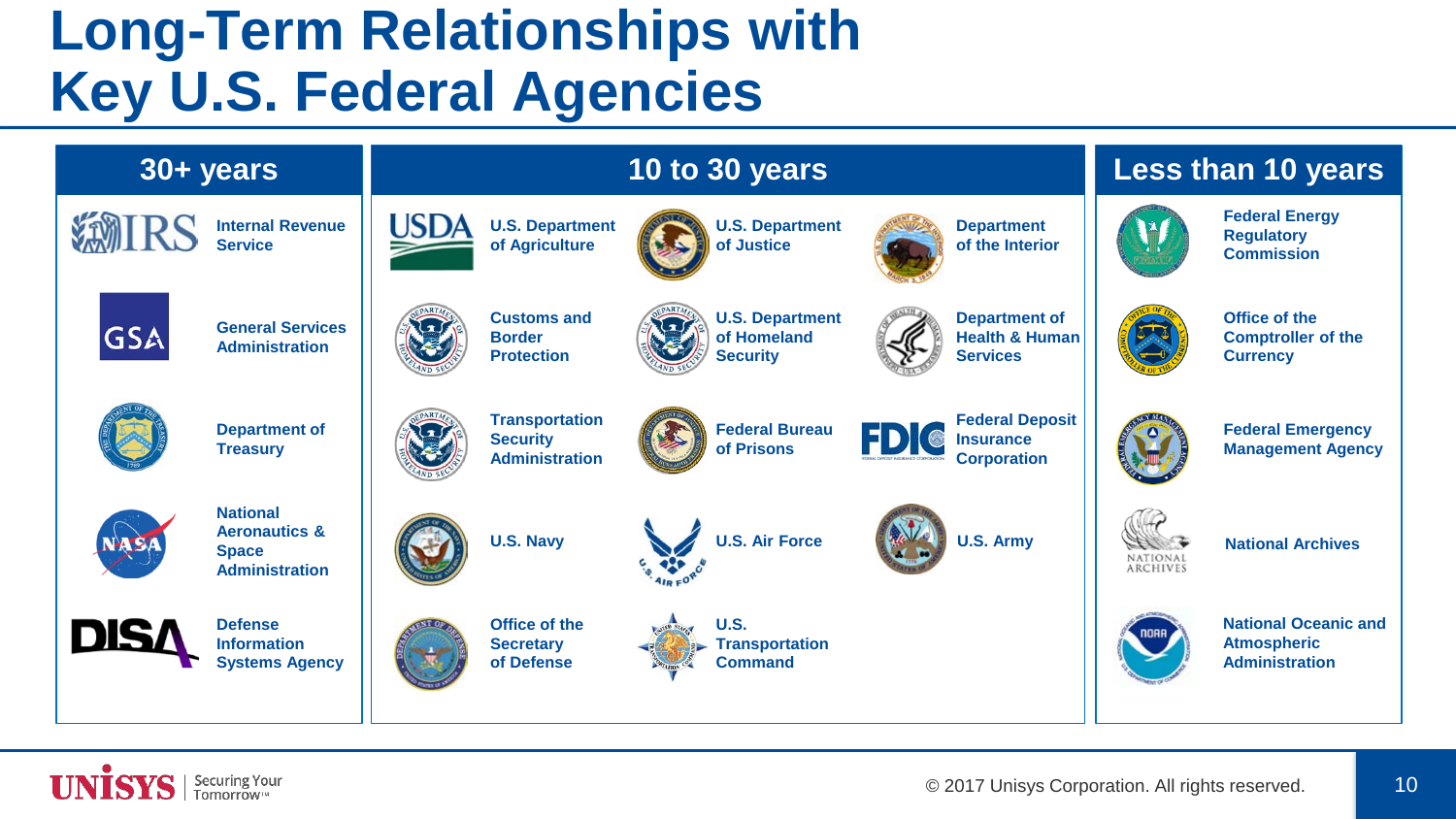### **Significant Increase in Unisys Analyst Global Placements Is a Differentiator in the U.S. Federal Market**

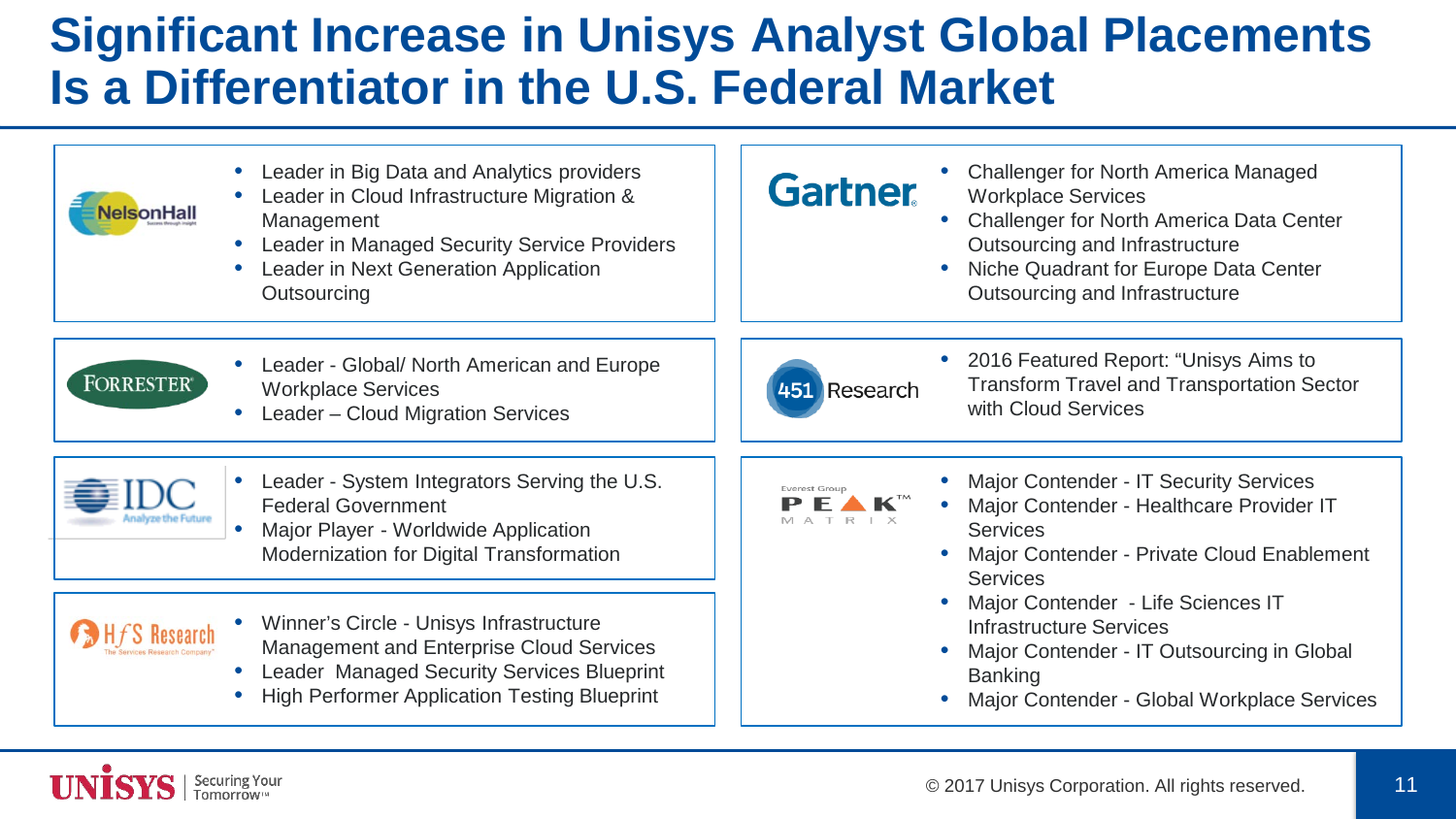## **Unisys U.S. Federal Growth Positioning and Differentiation**



- **A reputation of successful delivery** on its commitments to help agencies achieve their goals by introducing new technologies and business processes faster
- **Global commercial expertise** in Security, Cloud, Agile at Scale Application Services, DevOps and End User solutions
- **Vertical domain expertise** focuses solution to achieve mission outcomes
- Operates at the **speed** of a small business while providing the **capabilities** of a large global IT provider

#### **Innovative solutions to resolve complex client challenges**

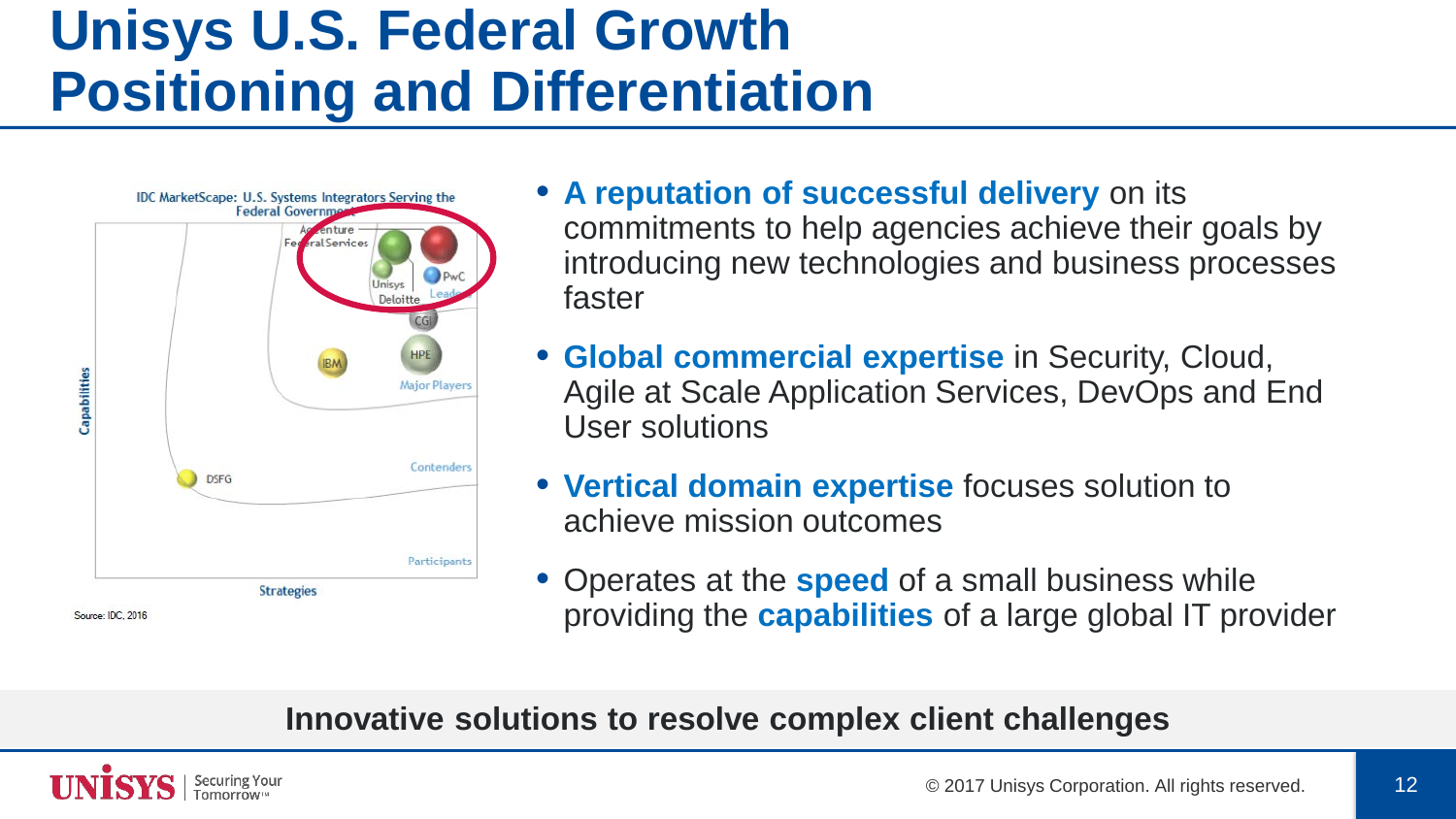## **U.S. Federal Revenue Models**



#### **Contracting in Government**

- Government procurements are heavily regulated under Federal Acquisition Regulation (FAR)
- Longer life cycle for large procurements can take 2-3 years
- Government uses three contract types: Cost Plus Fee, Time & Materials, Firm Fixed Price
	- Typically require cost detail to be disclosed and audited
	- Many agencies prefer Cost Plus contracts which cap margins
- To achieve small business mandates, agencies:
	- Issue a portion of their procurements only to small businesses
	- Require a specific percentage of content in large business contracts to be delivered by small businesses
- Government can choose award criteria of "Best Value" (where vendors differentiate with their solution offerings) or Low Cost Technically Acceptable
- Majority of the contracts are five years, but funded annually
- Unisys has been in the Federal market for several decades and has mature systems and processes as well as major contract vehicles to compete for contracts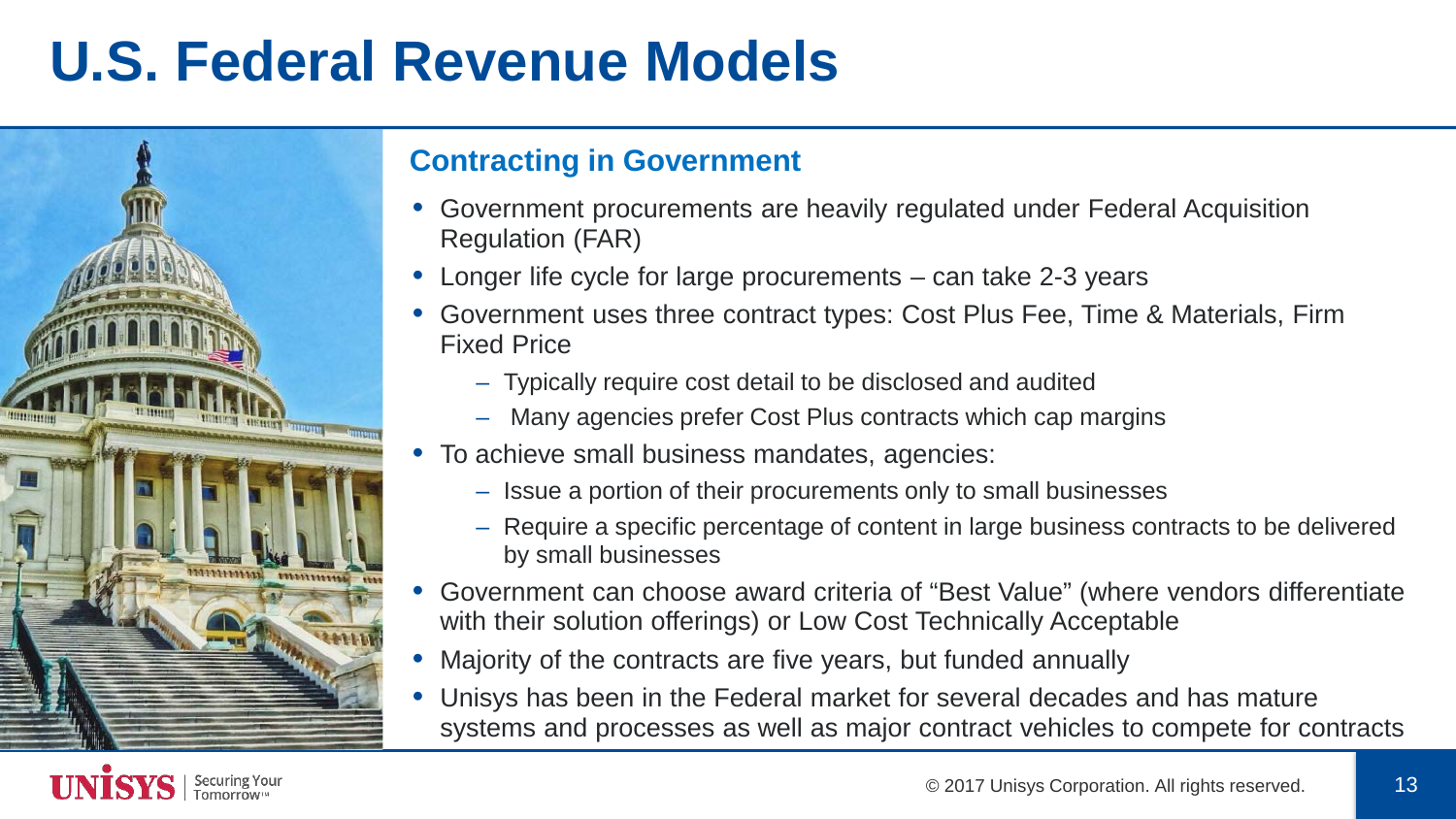# **U.S. Federal Market Opportunities**

#### **Opportunities We Are Well Positioned For**

Positioned well with agencies that are expected to get increased spending in IT (e.g., DHS, Justice, Army, Air Force)

One of leading market players with proven capabilities in Cloud, Agile Development, IT Modernization, IT Service Management and End User services

Unisys investments in Stealth, Biometrics and Security solutions align well to key Cyber Security priorities of agencies

Ability to provide Global commercial best practices and vertical industry expertise differentiates Unisys from other Federal System Integrators

An agile operational leadership team that focuses on white glove service delivery and world class client satisfaction to deliver exceptional mission outcomes for clients